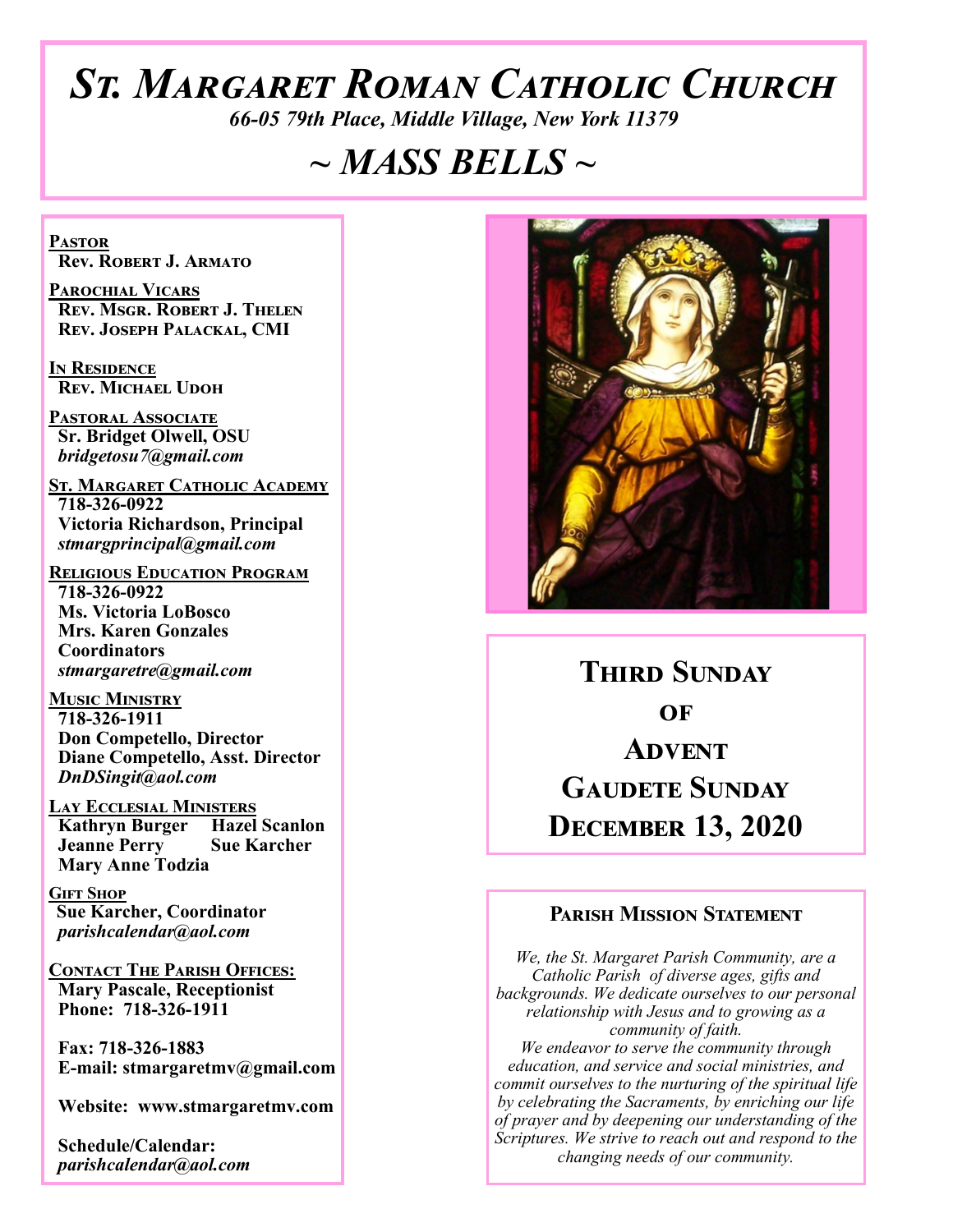# *MASSES FOR THE WEEK*

| SUN.<br>7:30<br>9:00<br>10:30<br><b>NOON</b><br>5:00PM | <b>DECEMBER 13 - THIRD SUNDAY</b><br>OF ADVENT/GAUDETE SUNDAY<br>Julius Averna<br>Santa Lucia/Leonardo Curatolo/<br>Geraldine Ciaccio/Mary York/John Bohan/<br>Giovanni e Gaetana Caruso/<br>Eileen & Margaret Flynn<br>Rosanna Palackal<br>Edward & Nellie (Malone) Tolles |  |
|--------------------------------------------------------|-----------------------------------------------------------------------------------------------------------------------------------------------------------------------------------------------------------------------------------------------------------------------------|--|
| MON.                                                   | <b>DECEMBER 14 - ST. JOHN OF THE</b><br><b>CROSS</b>                                                                                                                                                                                                                        |  |
| 7:00<br>9:00                                           | Rose D'Amato<br>Amelia Oswald                                                                                                                                                                                                                                               |  |
| TUE.<br>7:00<br>9:00                                   | <b>DECEMBER 15 - ADVENT WEEKDAY</b><br>Casimir Krzewski/Joseph Begy<br><b>Ruth Phillips</b>                                                                                                                                                                                 |  |
| WED.<br>7:00<br>9:00                                   | <b>DECEMBER 16 - ADVENT WEEKDAY</b><br>Gloria Prima<br><b>Charles Droz</b>                                                                                                                                                                                                  |  |
| THU.<br>7:00<br>9:00                                   | <b>DECEMBER 17 - LATE ADVENT</b><br><b>WEEKDAY</b><br>Peter Radske (anniv)<br>Peter Brennan                                                                                                                                                                                 |  |
| FRI.<br>7:00<br>9:00                                   | <b>DECEMBER 18 - LATE ADVENT</b><br><b>WEEKDAY</b><br><b>Patrick Nolan</b><br>James & John Bohan                                                                                                                                                                            |  |
| SAT.                                                   | <b>DECEMBER 19 - LATE ADVENT</b>                                                                                                                                                                                                                                            |  |
| 9:00<br>5:00PM                                         | <b>WEEKDAY</b><br>Collective: Aloysius & Rebecca David/<br>Daniel Fitzgerald                                                                                                                                                                                                |  |
| SUN.                                                   | <b>DECEMBER 20 - FOURTH SUNDAY</b><br><b>OF ADVENT</b>                                                                                                                                                                                                                      |  |
| 7:30<br>9:00                                           | People of the Parish<br>Rosario, Rosaria e Nunzio Taormina/<br>Daniele Bussa/Geraldine Ciaccio                                                                                                                                                                              |  |
| 10:30                                                  | Rosaleen, Tom, Catherine & Michael                                                                                                                                                                                                                                          |  |
| <b>NOON</b><br>5:00PM                                  | Reilly<br>Fire Lt. Kevin J. & William Pfeifer<br>Adriana Caruso                                                                                                                                                                                                             |  |

*SAINT LUCY DECEMBER 13*

# **PARISH INFORMATION**

# **Rectory Office Hours**

**Monday - Friday - 9am to Noon and 1pm to 5pm Saturday - by appointment Sunday - closed**

**CONFESSIONS** - Saturday, 4:00-4:45pm in the church.

**NOVENA** to Our Lady of the Miraculous Medal Mondays after the 9am Mass.

**THE ROSARY AND DIVINE MERCY** devotion are prayed every morning in the church at 8:30am.

**BAPTISMS** take place on the 1st and 3rd Sunday of each month, at 1:30pm and 2:30pm. Please call the rectory for an appointment and to register your child. No more than two children will be baptized at each session, with a maximum of 25 guests per family.

**WEDDINGS MUST** be scheduled at least six months in advance by appointment with a priest or a deacon. Please call the rectory office. For marriage preparation information visit www.pre-cana.org.

**THE ENGLISH CHOIR** rehearses on Wednesday, at 7 pm in the Church. Tenors and baritones needed!

**IL CORO ITALIANO** prattica ogni Domenica prima della Messa Italiana.

**THE YOUTH CHOIR** rehearses on Monday, from 6-7 pm in the Church. For more info, DnDsingit@aol.com **SUSPENDED**

**BOY SCOUT TROOP #119** meets on Tuesdays from 7:15-9 pm in the Parish Hall. New members are welcome, age 10 1/2 & up. Call Mr. Krzewski, 718-894-4099. **SUSPENDED**

**CUB PACK #119** meets on Mondays from 7-8:30 pm in the Parish Hall. New members welcome, age 6 to 10-1/2. Call Mr. Krzewski, 718-894-4099. **SUSPENDED**

**SENIOR CITIZENS** meet every Wednesday at 12 Noon in the Parish Center. **SUSPENDED**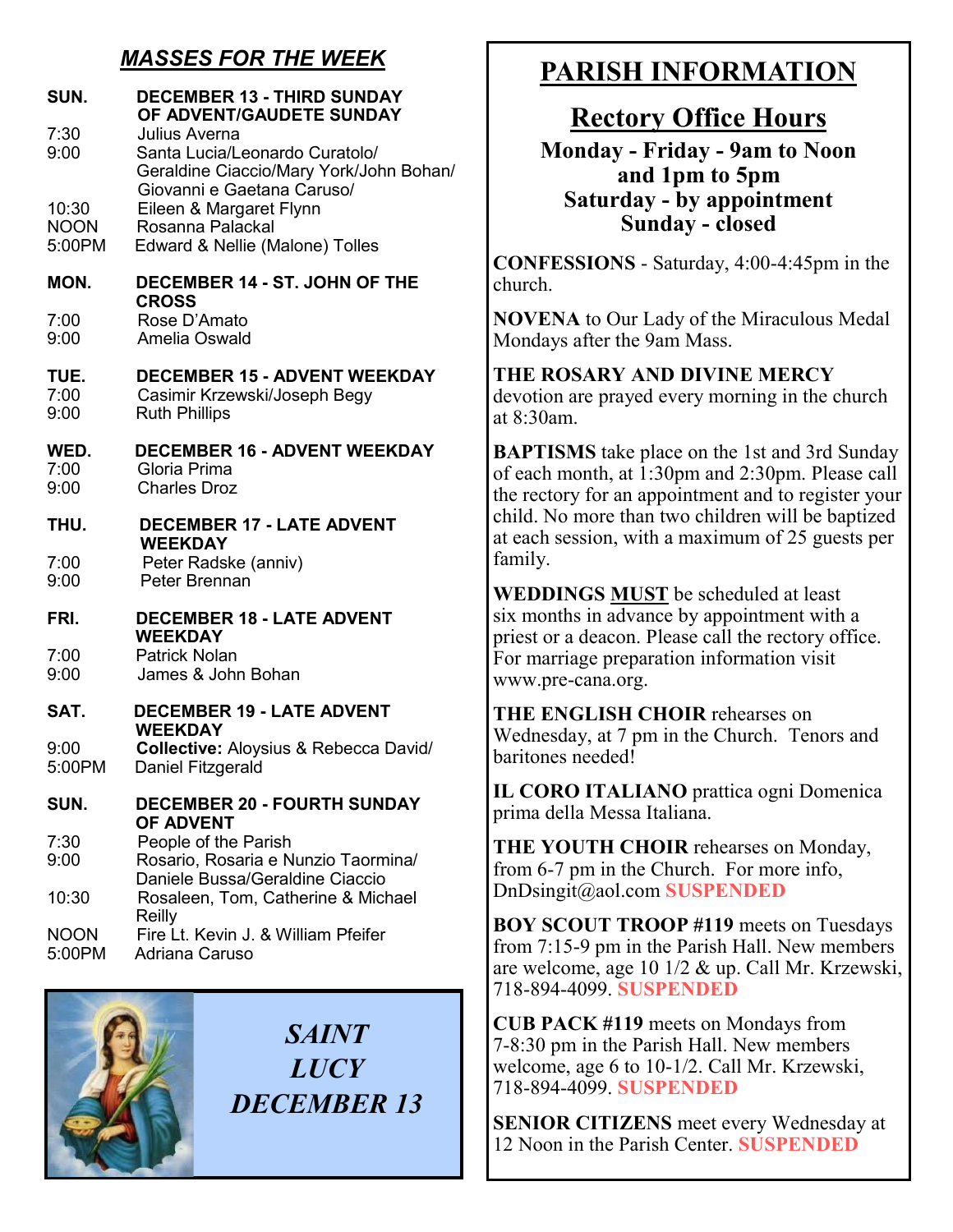# PLEASE PRAY FOR OUR SICK

Connie Faccibene, Linda Frazier, Cari Ann Falk-LoBello, Glen Falk, Ronald Frazier, Robert Sabini, Lee Falk, McKinley Kelleher, Sean Harrison, Justin James Quirke, Elizabeth Ott, Mary Harrison, Gloria Pemaj, Allen McConville, Jack Marchindiondo, The Scaturro Family, Louis Pittelli, Louis Pittelli, James Graff, Immaculate Marge D'Elia, Jim O'Friscoll, Mary Rigovich, Matteo Sabini, Bob Biolsi, The Mojica Family, Msgr. Leonard Badia, Matthew Zender, Joseph & Mary Augustine, Anthony Pittelli, Josephine Hartnett, Karen Schaefer, Jill Archbold, Fr. Paul Weirichs CP, Hannah Lehman, Daniel Wilson, John Austin Bryzgornia, Dave Kazmier, John Nogiewich, Tim Rooney, Frank Ciccone, Cindy (Peli) Heege, Dr. Ajay Lodha, Dr. Vincent P. Rappa, Charlie Krzewski, Helga Zender, Deacon John DeBiase, Tom Haubert, John Miller, Cathie Greulich, Sr. Mary James Fox, Edward Pandolfo, Paul Colangelo, Carmen Gonzalez, Edward Stoltzenberg, Santos Santiago, William & Patricia Scharach, Marco Colalella, Fr. William Farrugia,

*The names will remain for 3 months, please call 718-326-1911 and ask for continued prayers.*

# **Prayer Requests**

**Pray for vocations to the Priesthood and Religious Life.** 

**Pray for first responders and medical personnel.**

**Please pray for our men and women from our Parish serving in the defense of our country: Lt. Col. Thomas Frohnhoefer Sgt. Robert A. Domenici** 



*We Recall Our Beloved Deceased* 

*Especially: Daniel Boyle, Janie Corbo, May they rest in Christ's Peace!*

# **MEMORIALS** *WINE & HOST THIS WEEK*

*are offered in memory of Attilio Caranfa at the request of Enio & Isa Prozzi.*

#### *ALTAR CANDLES THIS WEEK*

*are offered in memory of James Bohan at the request of The Bohan Family.* 

## *TABERNACLE LAMP THIS WEEK*

*is lit in memory of James Bohan at the request of The Bohan Family.* 



*ST. JOHN OF THE CROSS DECEMBER 14*

## **TODAY'S READINGS**

 *Third Sunday of Advent* 

Is 61:1-2a, 10-11 Lk 1:46-48, 49-50, 53-54 1 Thes 5:16-24 Jn 1:6-8, 19-28

# **READINGS FOR THE WEEK**

| Monday:    | Nm 24:2-7, 15-17a<br>Ps 25:4-5ab, 6, 7bc, 8-9<br>Mt 21:23-27                       |
|------------|------------------------------------------------------------------------------------|
| Tuesday:   | Zep 3:1-2, 9-13<br>Ps 34:2-3, 6-7, 17-18, 19, 23<br>Mt $21:28-32$                  |
| Wednesday: | Is $45:6c-8$ , 18, 21c-25<br>Ps 85:9ab, 10-14<br>Lk 7:18b-23                       |
| Thursday:  | Gn 49:2, 8-10<br>Ps 72:1-2, 3-4ab, 7-8, 17<br>Mt 1:1-17                            |
| Friday:    | Jer $23:5-8$<br>Ps 72:1-2, 12-13, 18-19<br>Mt $1:18-25$                            |
| Saturday:  | Jgs 13:2-7, 24-25a<br>Ps 71:3-4a, 5-6ab, 16-17<br>$Lk$ 1:5-25                      |
| Sunday:    | 2 Sm 7:1-5, 8b-12, 14a, 16<br>Ps 89:2-3, 4-5, 27, 29<br>Rom 16:25-27<br>Lk 1:26-38 |
|            |                                                                                    |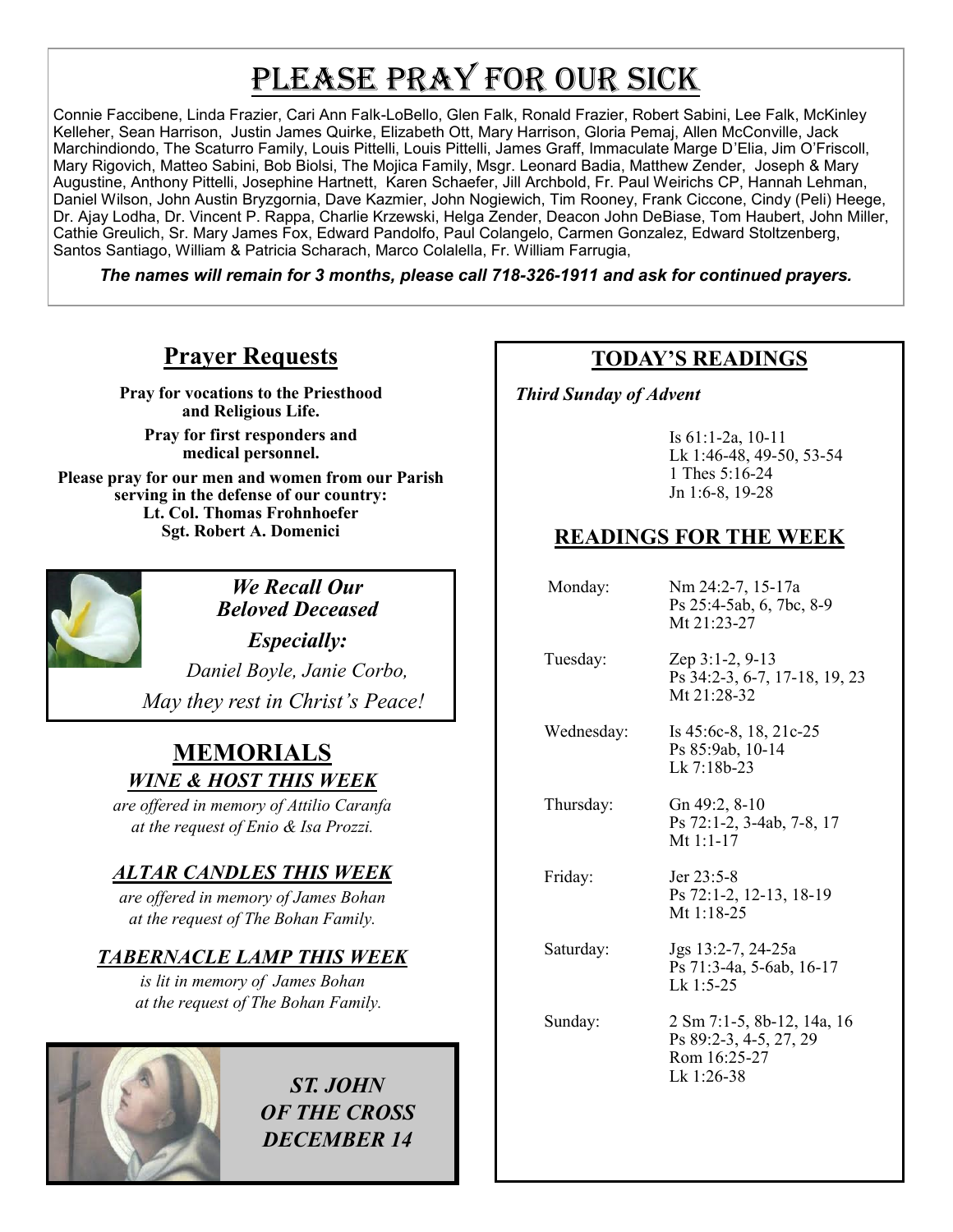# *From the Pastor's Desk:*

#### *"Chosen and Sent to Proclaim"*

 The season of Advent usually finds us scurrying about, scrambling to get shopping and decorating and food preparation done in the weeks leading up to Christmas. We often find ourselves coming up short in the midst of our busyness: always one more gift left unbought, one more decoration left unhung, one more delicacy left unprepared. We're so busy, in fact, that we forget what we're supposed to be about, namely, proclaiming the Gift of our salvation in Christ and preparing His way.

 The first reading and Gospel passage for this Third, or Gaudete ("Rejoice!"), Sunday of Advent, speak to us about two prophets, Isaiah and St. John the Baptist, who were chosen by God some seven centuries apart to proclaim the coming of the long-awaited Messiah. The prophecies of both men were fulfilled, not by the prophets themselves, but by Jesus of Nazareth at His first coming.

 St. Luke records that Jesus read Isaiah's prophecy at the synagogue in Nazareth in an act that almost cost Him His life as he began His mission of redemption, and St. John testified to the coming of the true Light of the Messiah, admitting with great humility that he himself was not the Promised One.

 This Sunday takes its name from St. Paul's instruction to his disciples in the city of Thessalonica to "rejoice always!" In today's Epistle, he encouraged them to persevere in doing what is right and holy while waiting for Christ's Second Coming in glory and reassured them that Christ would return again: "The One Who calls you is faithful, and He will also accomplish it."

 Like Isaiah and St. John the Baptist, you and I have been called to proclaim Jesus Christ, the often-unrecognized Messiah, and to restore a sense of hope in the desert of a world made dry and despondent by sin and which has closed its eyes to the mercy and faithfulness of God, Who never abandons His children. Like the Thessalonians, we too must persevere in constant prayer and thanksgiving, rejoicing in a hope that is founded upon our faith in Christ and our experience of His presence.

 Moreover, you and I, as latter-day prophets (those through whom God speaks to the world), are to proclaim the love that God has for all people by the way that we live our lives according to the teachings of Christ and His Church. The message of this "Good News" is to go out to all people in every age through the words and deeds of His chosen ones, His disciples, who have been anointed with the Gift of the Holy Spirit and set apart for continuing His salvific mission.

 Prepare the way of the Lord! This is the mission for which we have been chosen and sent to proclaim. We must prepare ourselves first, though, by straightening out our own lives, ridding ourselves of our sins, our failures to love God and one another. Then, we are to grow stronger in our faith through a constant awareness of God's presence to us via prayer and the celebrations of the Sacraments, so that we may put to good use the varied gifts, the talents, which God has given to each one of us for building up His Kingdom in this world.

 Be attentive, then, to the call of the prophets to remove the obstacles of sin and fear that separate us from receiving God's loving mercy and forgiveness. Prepare not only your home, but also your soul, the dwelling place of God's Holy Spirit. We have been "clothed with a robe of salvation and wrapped in a mantle of justice."

 Let us remember, then, to prepare the way of the Lord in this busy season, to bring the true Light of the world by celebrating Christ's first coming with joy, proclaiming His presence among us, and remaining faithful, constantly ready to receive Him with joyful hope and love when He comes again. Rejoice!

*~ Fr. Armato*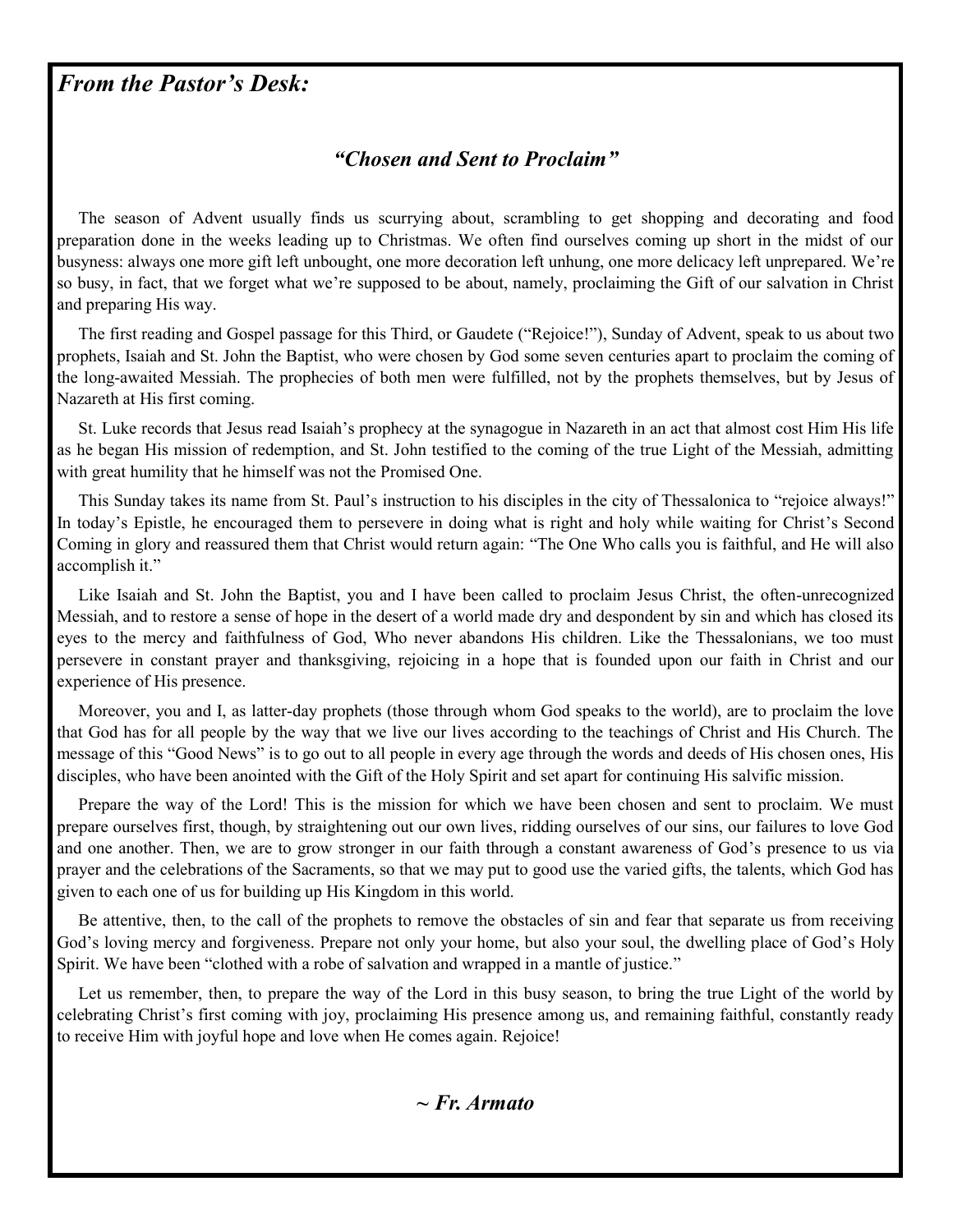## **ANNUAL CATHOLIC APPEAL**

 The **2020** *Annual Catholic Appeal* campaign continues toward our goal of **\$80,015. So far, 177 families have pledged \$66,818 (83.5%).** We have *\$13,197 to go.*

With about 650 families registered in the Parish, it comes to an *average donation of \$125 per family.* Even in these difficult times, it's certainly not a burden if we **ALL** pitch in between now and Christmas.

 First come your own family needs, then those of the Parish. Finally, please consider your ACA responses so that we may continue to serve the needs of our Parish and our Diocese.

**www.annualcatholicappeal.org** 

## **NEW HYMNALS**

 We have put our new hardbound hymnal with the full three-year cycle of Scripture readings into the pews in place of the annual missalette. This will save us time, work, and money in the long run, since it will last for over seven years with *proper care.*

 The new books can be memorialized for \$25 per intention, as we've done with the missalettes. *Use the forms provided in the church. Forms, and your donation can be returned to the Rectory or in the collection basket.*

# **CHURCH OPEN HOURS**

 **The church will be open only for the celebration of Masses and baptisms. It will be closed at all other time to enable us to clean and sanitize the facilities.**

*Please observe these rules for your safety and that of others:*

Do **NOT** enter the church, if you are sick. Anyone entering the church MUST wear a facemask or covering. "Social distancing" MUST be observed at all times.

Sit only in the areas that are marked by a taped cross.

The lavatories are locked.

 Do NOT leave *ANYTHING* in the pews or at the entrances.

 Mass attendance is increasing little by little. We still have a long way to go to get back to normal. In the meanwhile, please remember that families or couples are allowed to sit together, but individuals still must observe social distancing in church.

#### **THE ST. VINCENT dePAUL FOOD PANTRY**



 is located in the Convent 66-25 79th Place

#### The Pantry is open every **WEDNESDAY AND SATURDAY from 10:00am to 12:00Noon**

Thank you for your generous donations to the food pantry. At this time we are asking for **grocery store gift cards,** which can be placed in the rectory office mail slot.

Again, we thank you for your continued support!

#### **PARISH FINANCES**

 We depend on your kindness very heavily at this time of year. Please be generous in the special collections, especially in your **Christmas Gift to Your Parish,** since we are projecting an *operating loss of over \$300,000* for the current fiscal year, 9/1/20-8/31/21. We are at the point where we cannot pay our bills without dipping into what remains of rapidly thinning reserves.

 Thanks to all of you who continue to support your parish as best as possible during these difficult times, whether through e-giving or in-pew offerings!

 To use *Faith Direct* for e-giving, to to the icon on our website and follow the instructions to sign up; or you can go straight to the *Faith Direct* website and enter our parish code **NY299**. You can change your decision later on, as you wish.



## **YOUNG SINGERS WANTED**

 As of Epiphany Sunday, January 3, we will have music to varying degrees at all weekend Masses. In order to enhance the celebration at the Sunday 5:00 Mass, we'd like to form a group of young people to sing contemporary as well as traditional hymns.

 If you're interested and in your late teens to twenty-something, please contact our Director of Music, Don Competello, after any of the Masses in the next few weeks.